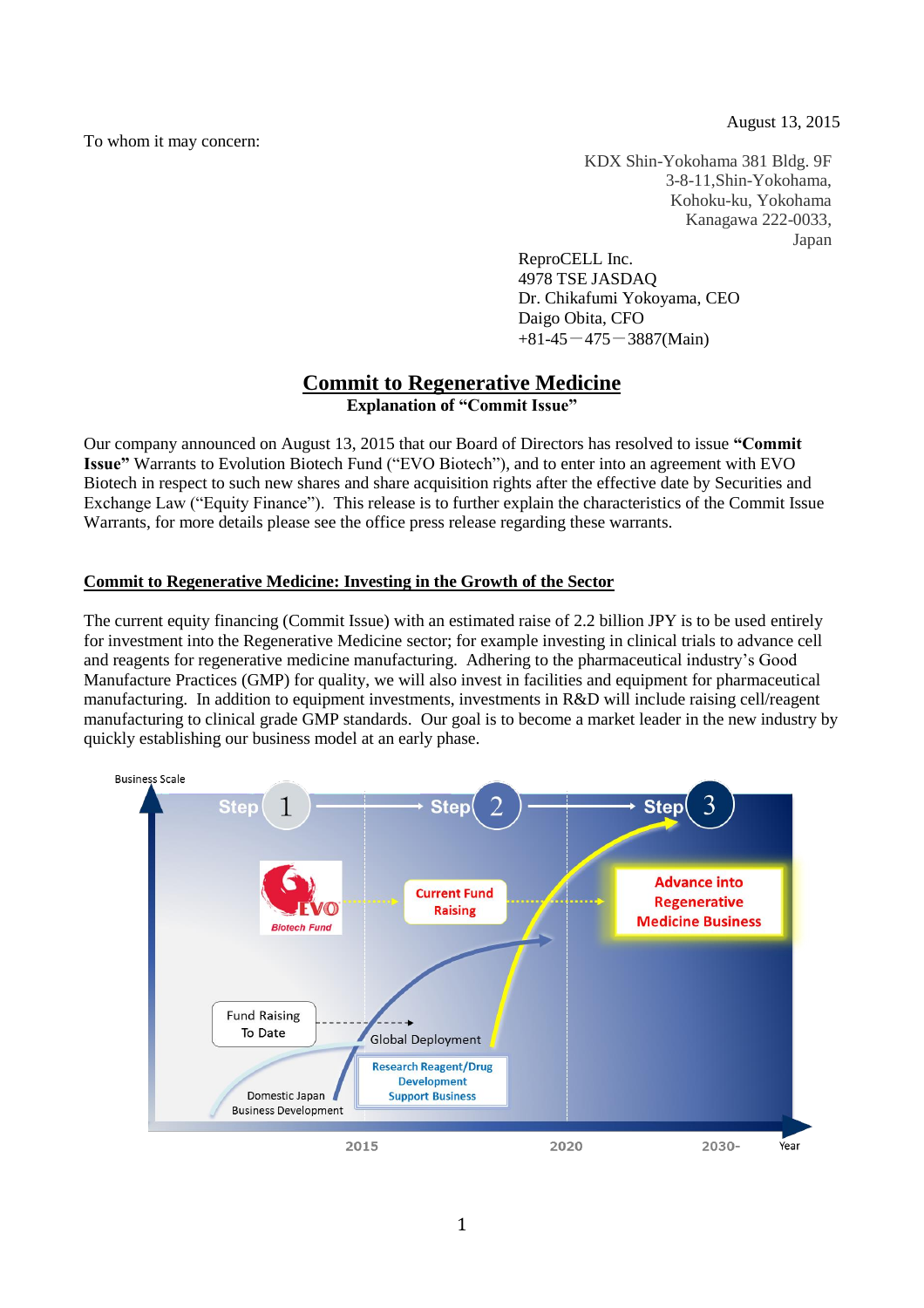## **Concept and Features of Commit Issue Warrants**

## **1) Evolution Biotech Fund's commitment to investing in new shares**

Evolution Financial Group [\(http://www.evofinancialgroup.com/\)](http://www.evofinancialgroup.com/) was founded in 2002 and based in Los Angeles, as an institutional investor and respected advisor and counter party for institutional investors, corporate clients, and wealthy individuals around the globe.

The group focuses on Japanese equities and looking towards the growth strategy of "Abenomics", the firm has been expanding investments into emerging and growth companies in Japan. In regards to Third Party Allotment Equity Financing Evolution has deal experience in convertible bonds, warrants, and new shares issuance and is ranked  $7<sup>th</sup>$  in Japan (Financial  $3<sup>rd</sup>$  Party Allotment Notional Value, 2014-Present).

Evolution has decided to focus on the Japanese Biotechnology sector (especially Regenerative Medicine) and founded a specialized fund Evolution Biotech Fund. After discussing to our growth strategy and business plan EVO Biotech has made a commitment to purchase shares as the first investment of the Evolution Biotech Fund via the Commit Issue warrants

Evolution Biotech Fund will make an investment in our company (For our company using the VWAP of the 80 Trading Days following the issuance of the warrants. An additional merit to this structure is via the timing of this issuance, we have the possibility of increasing the amount of capital raised over time with this large share allotment instead of one upfront investment.



#### *<For Reference: Commit Issue Concept>*

X This structure is realized using Warrants

## **2) Financing over a short period with certainty**

EVO Biotech commits to exercise the entire amount of warrants within 80 trading days. Furthermore, the during the 80 trading days there are principally only nine times that an exercise can happen with minimum exercise requirements. This structure allows for a timely, confirmed cash flow to be established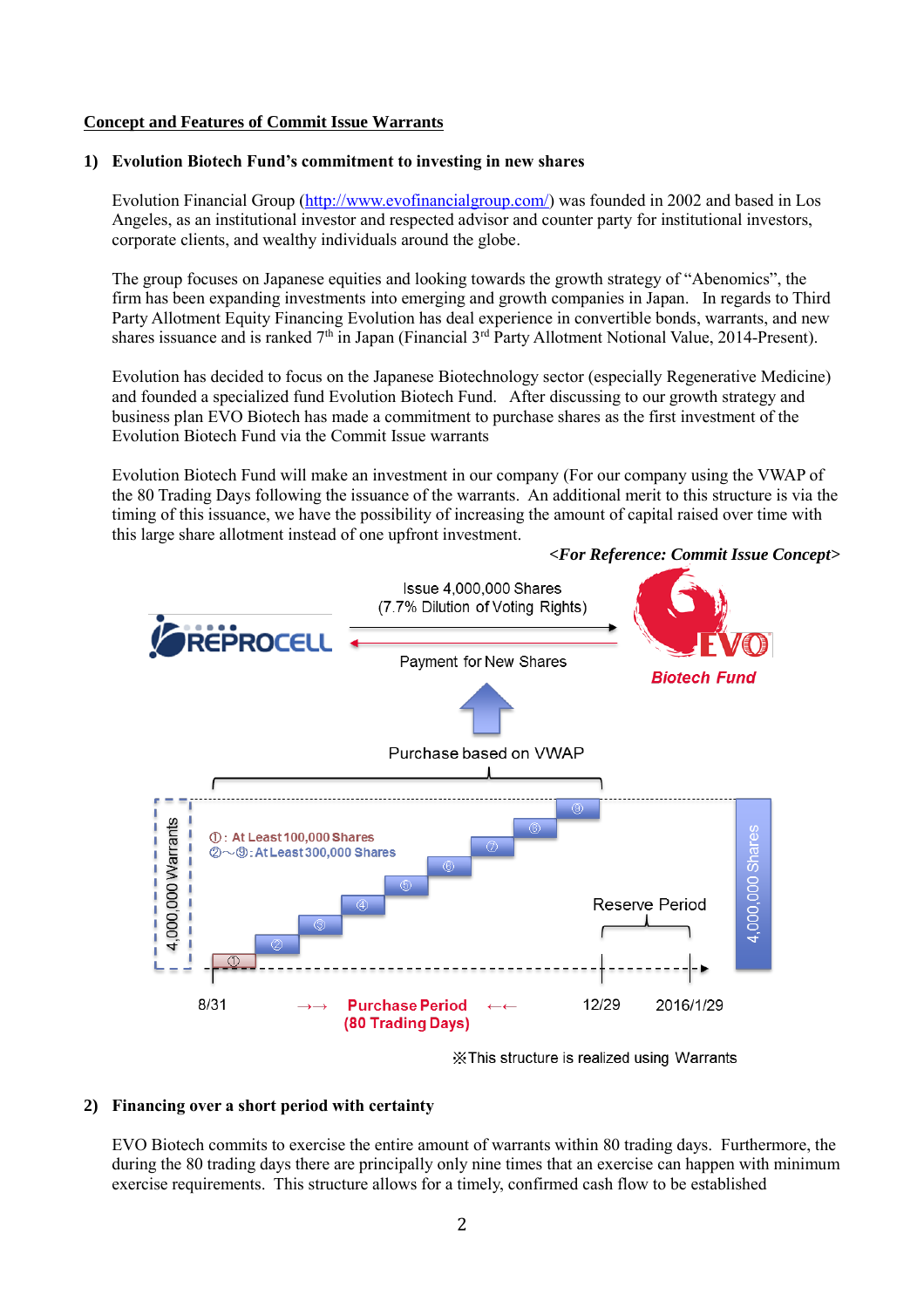## **3) Reasonable Financing Period**

The Commit Issue spreads the investment over a reasonable amount of time to create a structure that allows for investment in large amounts of shares.

## *<For Reference: Comparison Other Financing Methods>*



Based on our analysis, we decided on this financing method we have decided on the Commit Issue is the most suitable financing for ReproCELL based on:

- a) Corporate Structure
- b) Capital Needs and Speed
- c) Market Conditions and Volume

| $\alpha$ or indicate comparison of the a they rindment means of |                                    |                               |
|-----------------------------------------------------------------|------------------------------------|-------------------------------|
|                                                                 | <b>Commit Issue</b>                | <b>Equity Commitment Line</b> |
| Structure                                                       | Warrants                           | Warrants                      |
| Warrant Holder                                                  | <b>Institutional Investor</b>      | <b>Securities Company</b>     |
| Term                                                            | Short Term (4-5 Months)            | Long Term (2 Years)           |
| <b>Full Commitment</b>                                          | Yes                                | N <sub>0</sub>                |
| <b>Sectional Commitment</b>                                     | Yes                                | Depends on Liquidity          |
| Frequency of Exercise                                           | 1 Time every two weeks, Total of 9 | Everyday                      |
| <b>Exercise Stop Clause</b>                                     | No                                 | Yes, Issuer has right to stop |

#### *<For Reference: Comparison of Third Party Allotment Methods>*

#### **Regarding the "Commit Issue"**

We plan to issue four million new shares and this method of allotment is designed to have a **full commitment**  to buy all four million shares within 80 trading days using the VWAP price of our stock to define the purchase price. During the 80 days, the investor agrees to exercise at least 100,000 shares worth of warrants on the day after issuance, and then every 10 trading days following the allotment date the investor agrees to exercise at least 300,000 shares worth of warrants, a **sectional commitment**. These two commitments are special characteristics of the commit issue.

Our target price (Upward Reset Limit) is set at 908 JPY and the purchase price of the warrants will be reset eight times following the VWAP of our stock price.